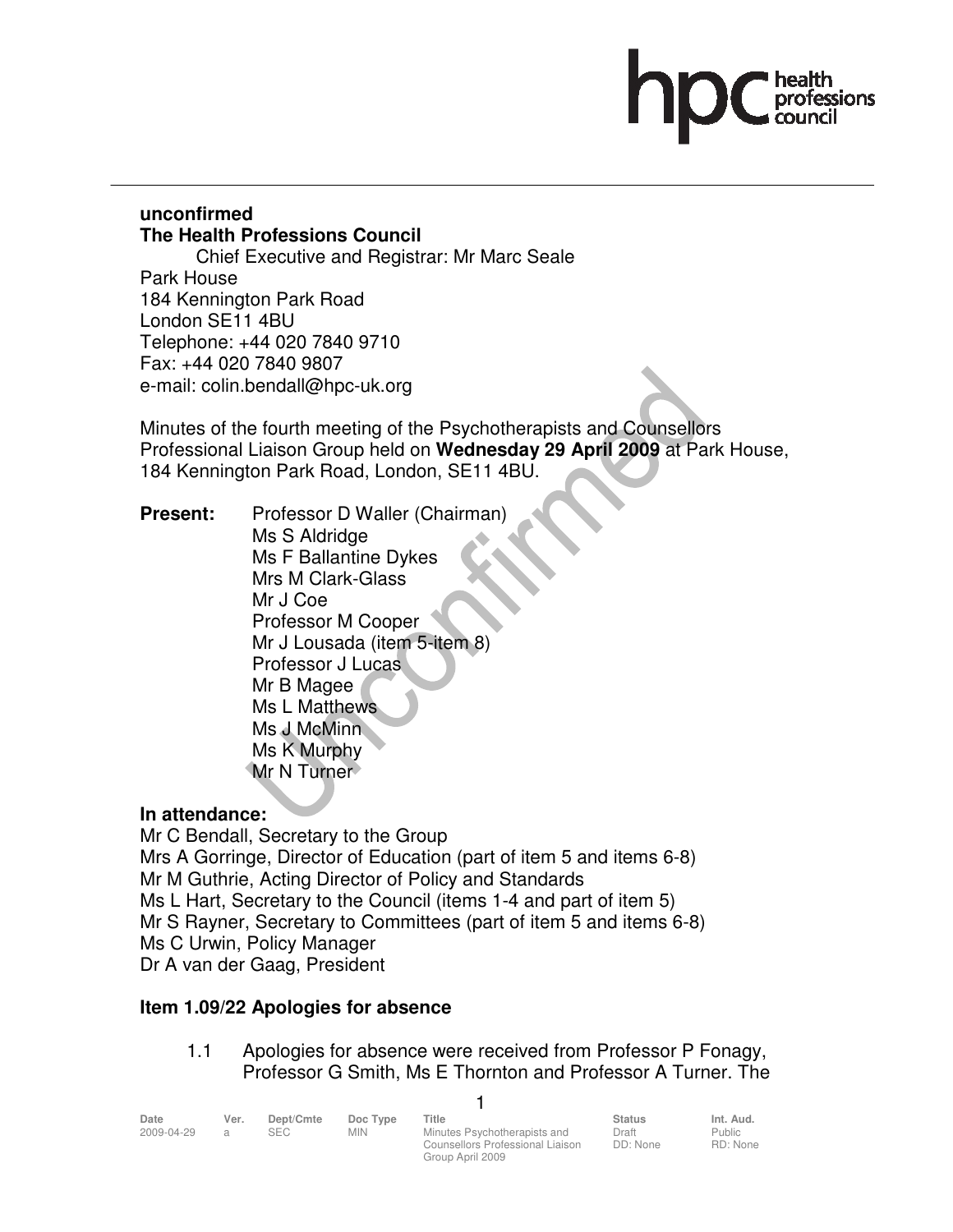Group noted that Professor Turner had been unwell and wished her well for her recovery.

#### **Item 2.09/23 Approval of agenda**

2.1 The Group approved the agenda, subject to considering the item on the draft standards of proficiency as item 5.

#### **Item 3.09/24 Minutes of the Professional Liaison Group meeting held on 3 and 4 March 2009**

- 3.1 The Group agreed that the minutes of the third meeting of the Professional Liaison Group should be confirmed as a true record and signed by the Chairman, subject to the following amendments:
	- paragraph 5.5 should be amended to state that the British Association for Behavioural and Cognitive Psychotherapies would still prefer for modality-specific titles to be protected;
	- paragraph 5.7 should be amended to read: 'The Group noted that the HPC could potentially approve the awards of professional bodies as an approved programme leading to registration, if such an award conferred the ability to practise. The Group noted that approaches to education and training varied significantly across psychotherapy and counselling. In some instances professional bodies ran systems of accreditation whereby practitioners are required to demonstrate the achievement of additional competencies. However, the Group noted that those working toward such accreditation would already be working autonomously, sometimes in independent practice. The HPC registered at the point of qualification when an individual was entitled to begin practising autonomously and started using the title for their profession, rather than at the end of any period of practice whilst working toward accreditation.';
		- the first bullet point in paragraph 6.6 should be amended to clarify that there were different approaches to research across psychotherapy and counselling courses as a whole;
	- paragraph 6.6 should be amended to state that not all trainings required candidates to carry out research themselves, but most required candidates to be aware of research and apply it to practice;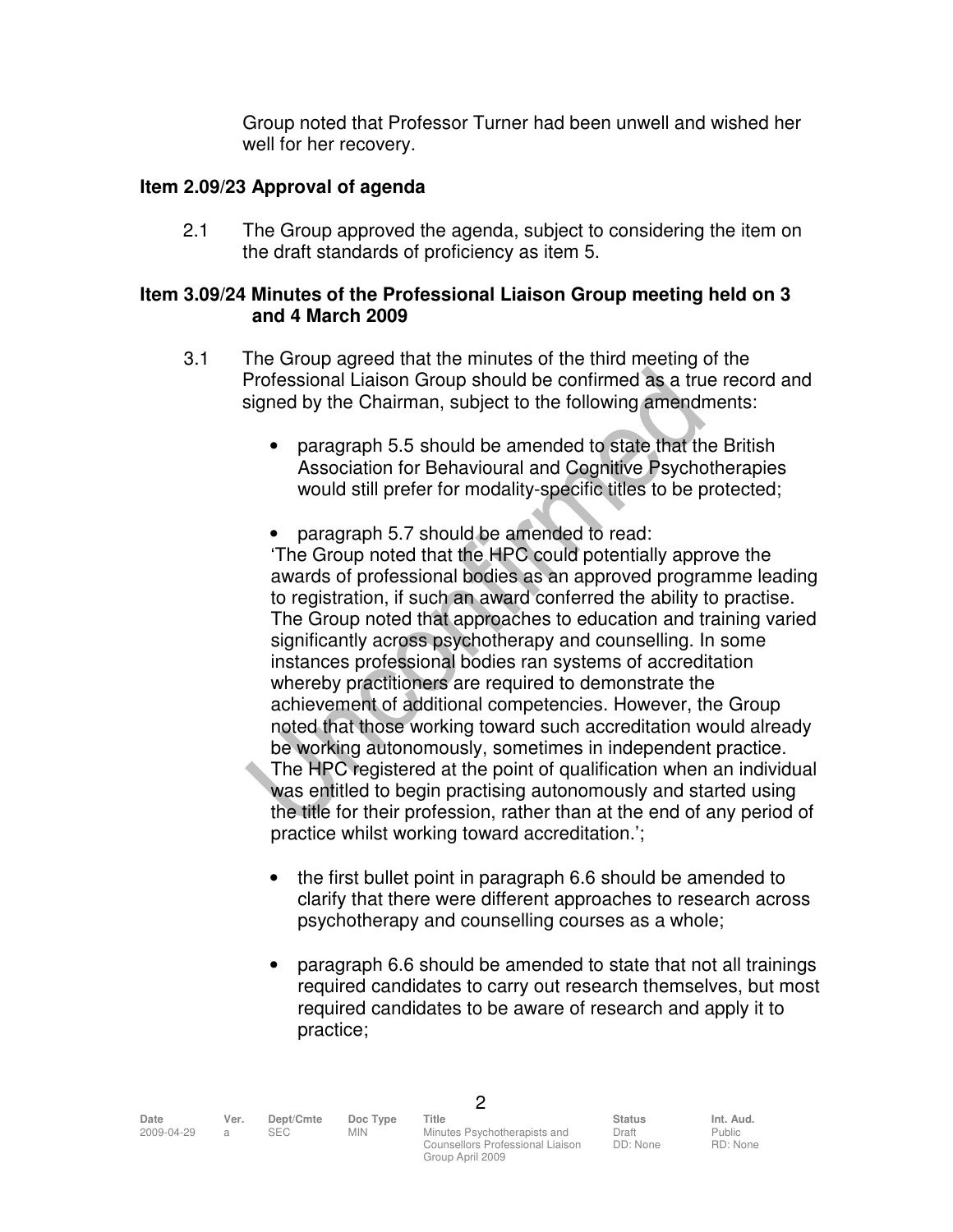• the last bullet point in paragraph 7.3 should be amended to describe the route to registration as the 'UK approved course' with a brief description of what that meant, in accordance with the papers for the meeting on 3-4 March 2009.

## **Item 4.09/25 Matters arising**

- 4.1 The Group received a paper to note from the Executive.
- 4.2 The Group noted the actions list as agreed at the last meeting.

# **Item 5.09/26 Draft standards of proficiency**

- 5.1 The Group received a paper for discussion from the Executive.
- 5.2 The Group noted that the standards of proficiency were the threshold requirements for a practitioner to work safely and effectively and were required of anyone who wished to gain entry to the HPC's Register. The standards would also be used in fitness to practise hearings to decide whether an individual was competent.
- 5.3 The Group noted that the HPC was due to review the generic standards of proficiency during the 2009-10 financial year. The Group noted that comments on the generic standards of proficiency could be raised in discussion.
- 5.4 The Group noted that the draft standards in the paper were a first working draft based on standards drawn up by various organisations. The draft standards had also identified areas where it might be possible to differentiate between counsellors and psychotherapists.
- 5.5 The Group made the following general comments on the standards of proficiency:

• practise involved emotional intelligence and reflective thinking and the standards should reflect these aspects;

• the standards should be those necessary for the protection of the public;

• the standards of proficiency should be drafted in a way which would enable them to be delivered through programmes of education and training; and

• where appropriate, the standards should state that they should be met in a way which was consistent with the practitioner's theoretical model. This would enable the standards to be applicable to a wide range of modalities.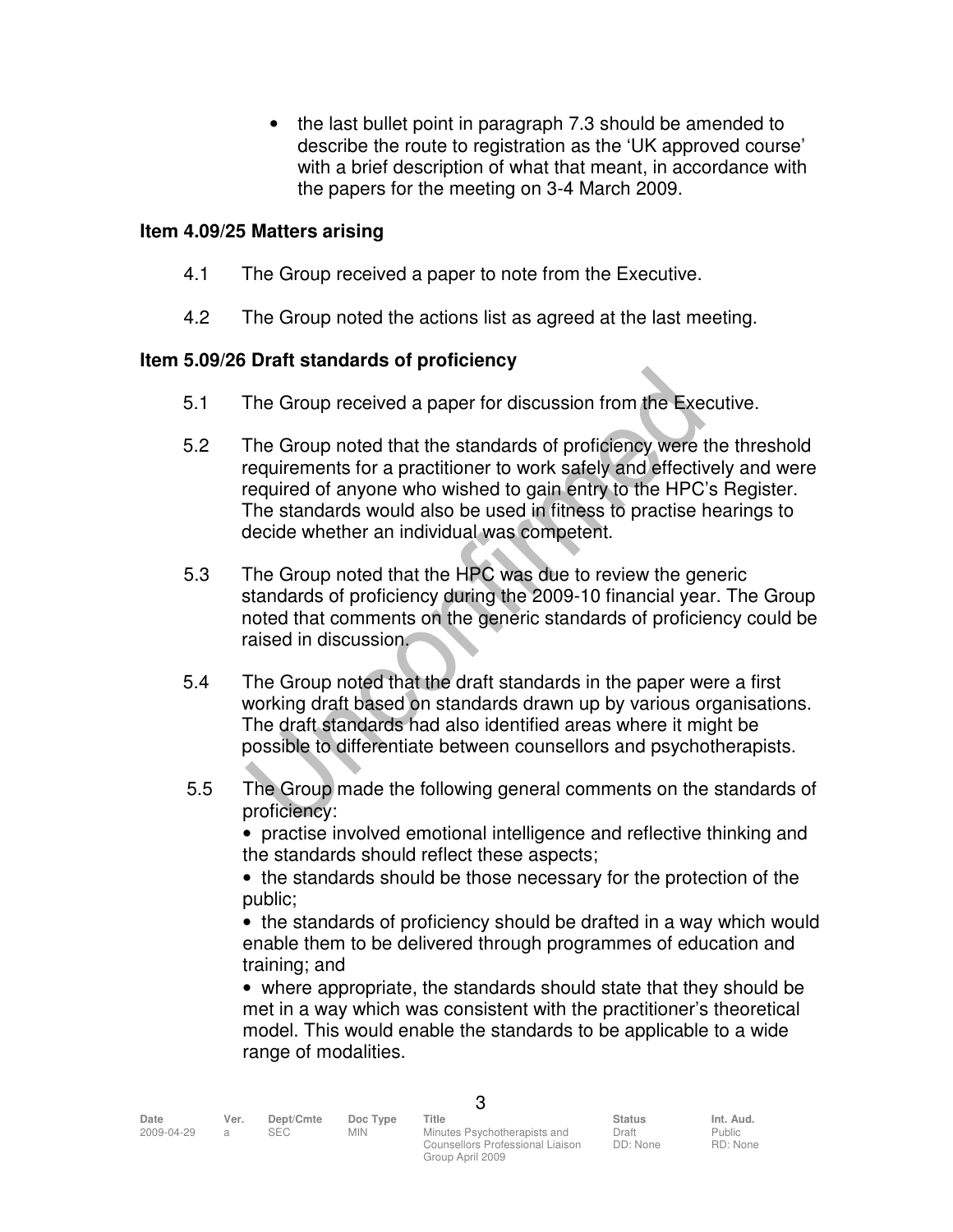5.6 The Group discussed the draft standards of proficiency and made comments and amendments as indicated in the appendix to these minutes. The Group noted that all members could provide comments on the draft standards to the Executive by e-mail and that a revised draft of the standards of proficiency would be considered at the next meeting of the Group.

## **Item 6.09/27 PLG workplan**

- 6.1 The Group received a paper to note from the Executive.
- 6.2 The Group noted that the next meeting would be challenging, as it would discuss a revised draft of the standards of proficiency, the threshold level of qualification for counselling and psychotherapy and which titles should be protected. The Group noted that it would also need to discuss the issue of protecting the title 'counsellor' and the criteria for the transfer of voluntary registers, as there had been insufficient time to discuss those papers.
- 6.3 The Group noted that any recommendations which it made to the Health Professions Council would be considered at a meeting of the Council held in public.
- 6.4 The Group noted that the workplan proposed that, following any consultation by the HPC, the Group would meet in November 2009 to consider the responses to the consultation around the standards of proficiency, the threshold level of qualification for entry to the Register and other salient matters. The date and duration of that meeting would be set in due course.

# **Item 7.09/28 Stakeholder meeting – summary notes**

7.1 The Group received a paper to note from the Executive, summarising a meeting with stakeholders held in Manchester on 31 March 2009.

#### **Item 8.09/29 Any other business**

8.1 There was no other business.

#### **Item 9.09/30 Date and time of next meeting**

 9.1 The next meeting of the Group would be held at 10.30 am on Tuesday 26 May 2009 and Wednesday 27 May 2009.

#### **Chairman**

#### **Date**

Counsellors Professional Liaison Group April 2009

Draft DD: None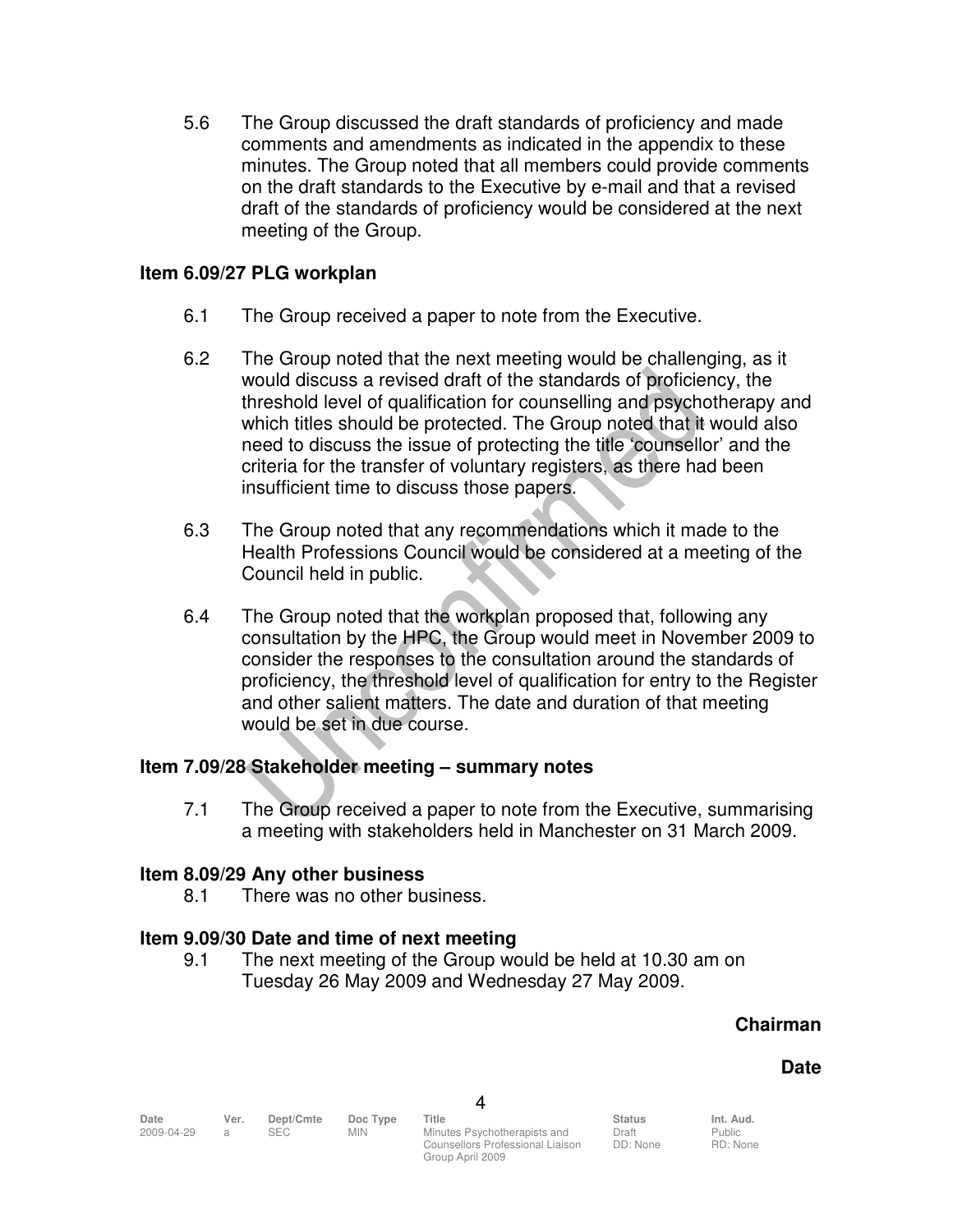## **Appendix to the minutes of the Psychotherapists and Counsellors Professional Liaison Group held on 29 April 2009**

This appendix shows the draft standards of proficiency for psychotherapists and counsellors as presented to the Group in the paper for the meeting, with a summary of the Group's comments and amendments following the relevant standard.

Black type shows the generic standards of proficiency.

Blue italic type shows standards of proficiency which apply specifically to psychotherapists and/or counsellors.

# **Professional autonomy and accountability**

**1a.1 be able to practise within the legal and ethical boundaries of their profession** 

- understand the need to act in the best interests of service users at all times

- understand what is required of them by the Health Professions Council

- understand the need to respect, and so far as possible uphold, the rights, dignity, values and autonomy of every service user including their role in the diagnostic and therapeutic process and in maintaining health and wellbeing

- be aware of current UK legislation applicable to the work of their profession **Psychotherapists & Counsellors** 

- be able to recognise and manage the dynamics of power and authority

- understand the role of the psychotherapist / counsellor across a range of settings and services

The Group agreed that the second profession-specific standard should be amended to read 'understand the role of the psychotherapist/counsellor in a range of settings, services and modalities'.

# **1a.2 be able to practise in a non-discriminatory manner**

**1a.3 understand the importance of and be able to maintain confidentiality 1a.4 understand the importance of and be able to obtain informed consent 1a.5 be able to exercise a professional duty of care** 

# **Psychotherapists & Counsellors**

understand their duty of care with regard to the legislation on safeguarding children, young people and vulnerable adults

The Group felt that this standard should be considered as a generic standard for all professions regulated by the HPC. The Group noted that the phrase 'duty of care' was consistent with the wording used in child protection legislation. The

 $\mathbf{r}$ 

| Date       | Ver. | Dept/Cmte | Doc Type   | Title                            | <b>Status</b> | Int. Aud. |
|------------|------|-----------|------------|----------------------------------|---------------|-----------|
| 2009-04-29 |      | SEC.      | <b>MIN</b> | Minutes Psychotherapists and     | Draft         | Public    |
|            |      |           |            | Counsellors Professional Liaison | DD: None      | RD: None  |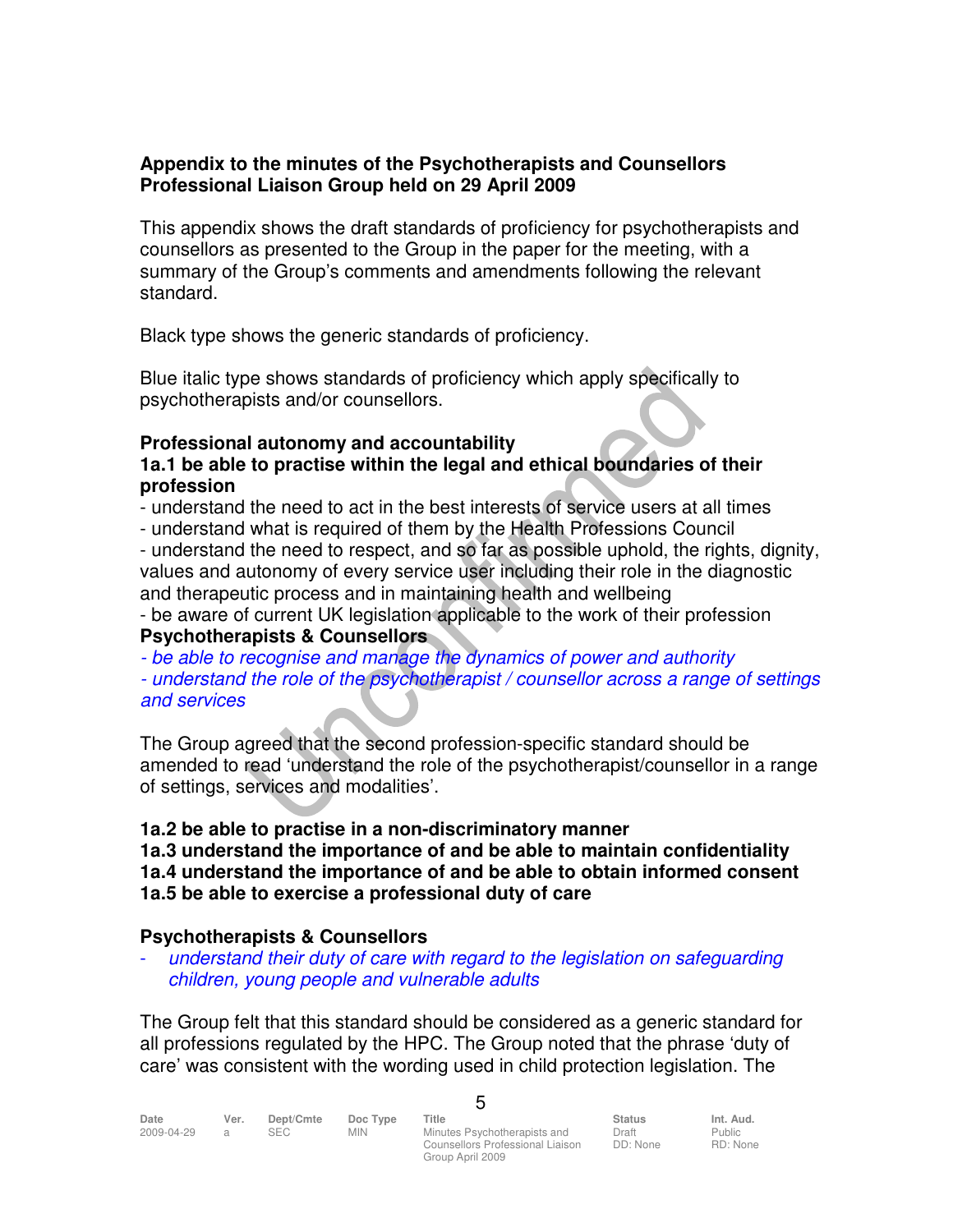Group noted that the standards might need to require an ability to manage conflicts of interest or conflicts of opinion and an ability to follow guidelines, including employers' guidelines.

## **1a.6 be able to practise as an autonomous professional, exercising their own professional judgement**

- be able to assess a situation, determine the nature and severity of the problem and call upon the required

knowledge and experience to deal with the problem

- be able to initiate resolution of problems and be able to exercise personal initiative

- know the limits of their practice and when to seek advice or refer to another professional

recognise that they are personally responsible for and must be able to justify their decisions

The Group felt that the role of supervision (in the particular meaning used within psychotherapy and counselling) could be mentioned in standards 1a6, 1a7 and 1a8.

# **1a.7 recognise the need for effective self-management of workload and resources and be able to practise accordingly**

# **1a.8 understand the obligation to maintain fitness to practise**

- understand the need to practise safely and effectively within their scope of practice

- understand the need to maintain high standards of personal conduct

- understand the importance of maintaining their own health

- understand both the need to keep skills and knowledge up to date and the importance of career-long learning

# **Psychotherapists & Counsellors**

- understand the value of therapy in developing insight and self-awareness through their own personal experience

The Group preferred the wording of the profession-specific standard of proficiency for arts therapists, which read 'recognise that the obligation to maintain fitness to practice including engagement in their own arts-based process.' The Group agreed that this wording should be amended as appropriate for psychotherapists and counsellors.

The Group felt that the standard as drafted implied personal therapy, which would not be used in all modalities. The Group agreed that the standard should be include the phrase 'in a way consistent with your theoretical model' and that this phrase should be included throughout the standards of proficiency, where appropriate.

a SEC MIN Minutes Psychotherapists and Counsellors Professional Liaison Group April 2009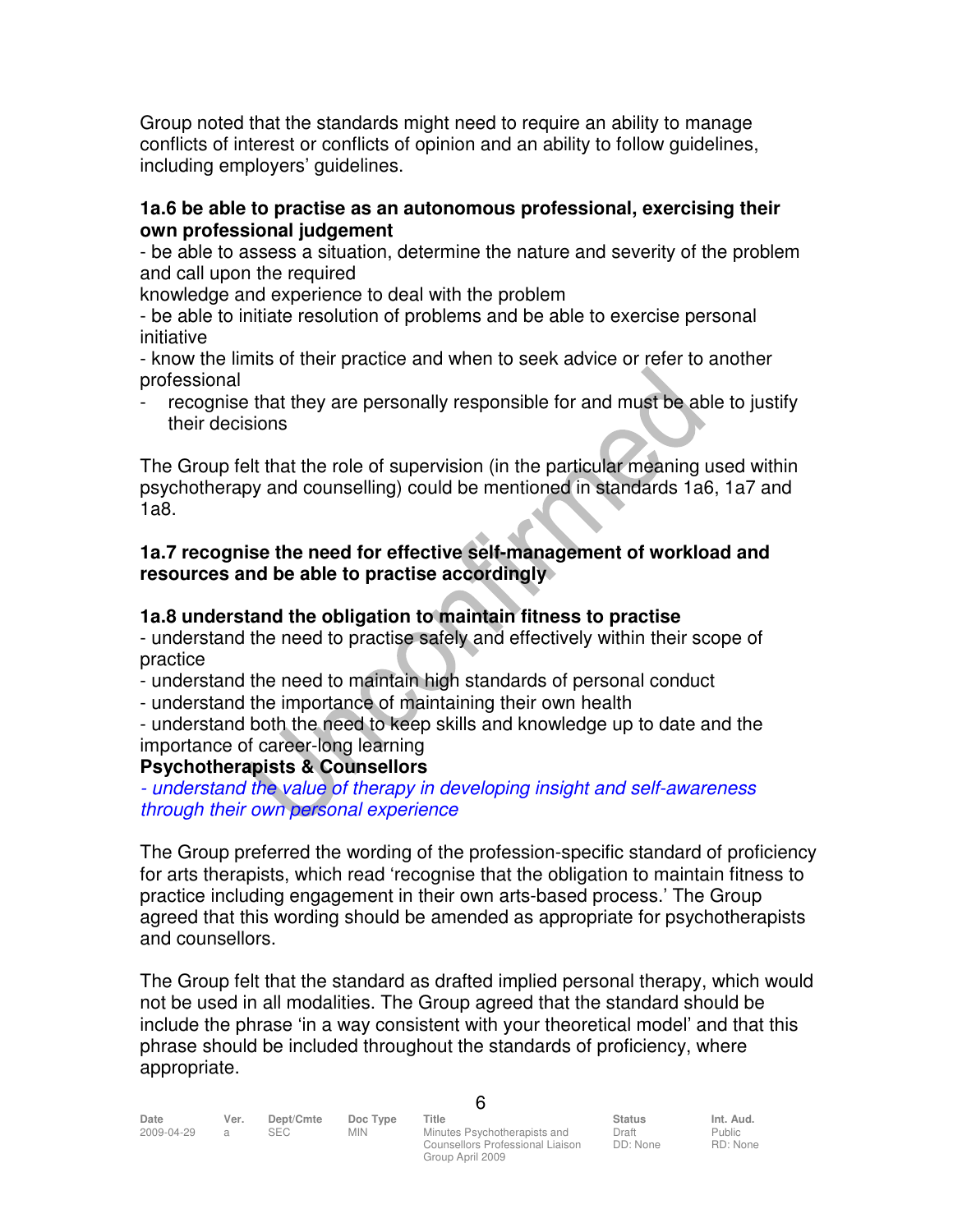- be able to identify and manage their personal involvement in and contribution to the processes of therapy, including recognising distress or disturbance and by being able to develop self-care strategies

The Group agreed that the standard should be amended to read '…including recognising your own distress or disturbance and by being able to develop selfcare strategies'

## **Professional relationships**

# **1b.1 be able to work, where appropriate, in partnership with other professionals, support staff, service users and their relatives and carers**

- understand the need to build and sustain professional relationships as both an independent practitioner and

collaboratively as a member of a team

- understand the need to engage service users and carers in planning and evaluating diagnostics, treatments and interventions to meet their needs and goals - be able to make appropriate referrals

# **Psychotherapists & Counsellors**

- understand the role of the therapist within the broader social and cultural context
- be able to demonstrate sensitivity to the organisational context

The Group discussed whether these standards should be specifically required of psychotherapists and counsellors. The Group noted that the standards had been included in the standards of proficiency for counselling psychologists. The Group agreed that social, cultural and organisational values all had a bearing on therapeutic work and the standards were appropriate.

The Group agreed that the first standard should refer to '…the broader social and cultural contexts'.

The Group agreed that the second standard should be amended to read 'be able to demonstrate sensitivity to the organisational dynamics'

## **1b.2 be able to contribute effectively to work undertaken as part of a multidisciplinary team**

#### **1b.3 be able to demonstrate effective and appropriate skills in communicating information, advice, instruction and professional opinion to colleagues, service users, their relatives and carers**

- be able to communicate in English to the standard equivalent to level 7of the International English Language Testing System, with no element below 6.5 - understand how communication skills affect the assessment of service users and how the means of communication should be modified to address and take account of factors such as age, physical ability and learning ability

7

| Date       | Ver.           | Dept/Cmte | Doc Type   | Title                        | <b>Status</b> | Int. Aud.                   |
|------------|----------------|-----------|------------|------------------------------|---------------|-----------------------------|
| 2009-04-29 | $\overline{a}$ | SEC       | <b>MIN</b> | Minutes Psychotherapists and | Draft         | Public                      |
|            |                |           |            |                              |               | $\sim$ $\sim$ $\sim$ $\sim$ |

Minutes Psychotherapists and Counsellors Professional Liaison Group April 2009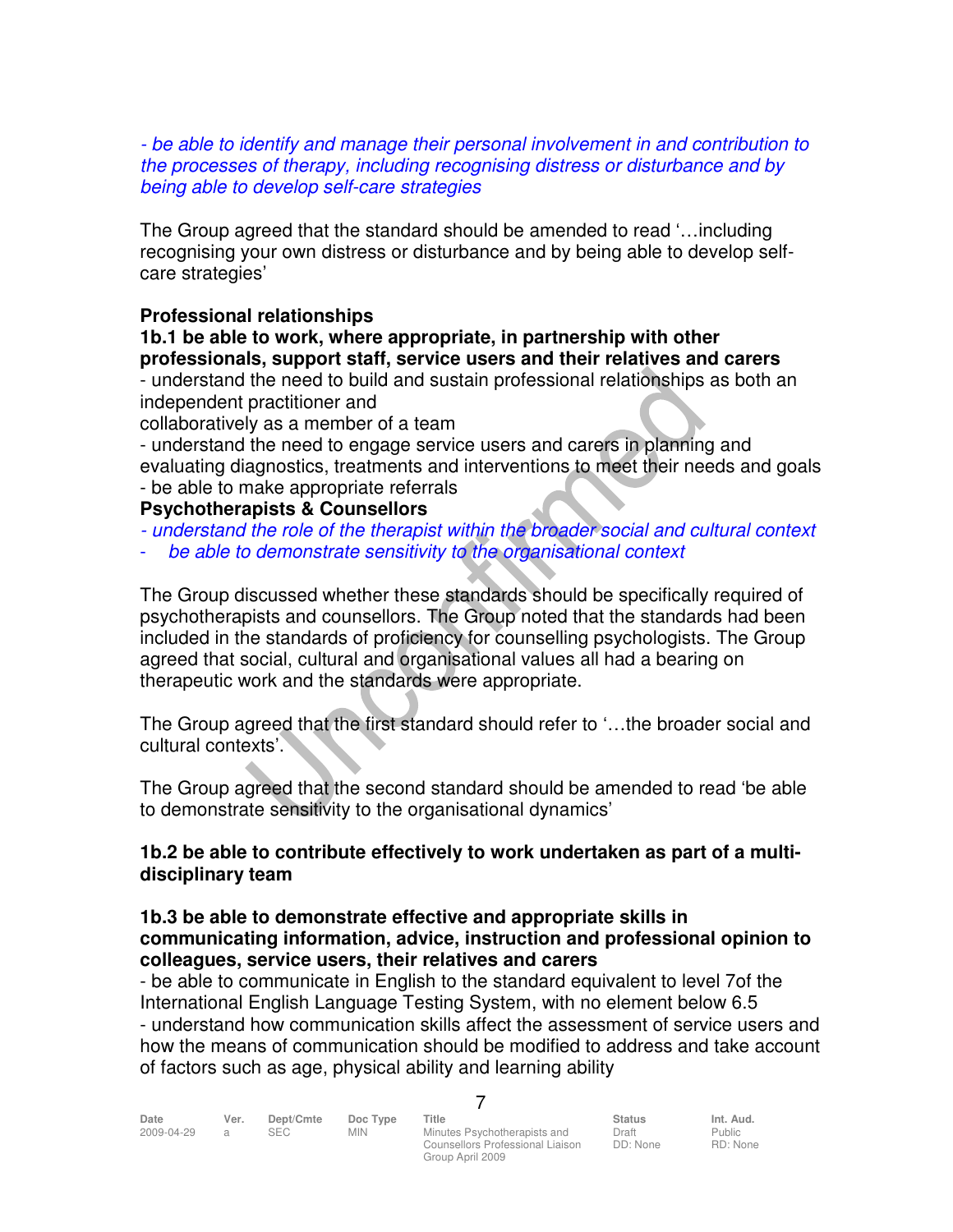- be able to select, move between and use appropriate forms of verbal and nonverbal communication with service users and others

- be aware of the characteristics and consequences of non-verbal communication and how this can be affected by culture, age, ethnicity, gender, religious beliefs and socio-economic status

- understand the need to provide service users (or people acting on their behalf) with the information necessary to enable them to make informed decisions - understand the need to use an appropriate interpreter to assist service users whose first language is not English, wherever possible

- recognise that relationships with service users should be based on mutual respect and trust, and be able to maintain high standards of care even in situations of personal incompatibility

The Group noted that some practitioners (e.g. deaf people) might communicate using sign language rather than English. The Group noted that, in those circumstances, HPC would not expect the practitioner to achieve the specified level of English language proficiency.

## **Psychotherapists & Counsellors**

- be able to explain the nature, purpose and techniques of their chosen theoretical model to clients and carers (Arts therapists)

- understand explicit and implicit communications in a therapeutic relationship

- be able to communicate empathic understanding to clients

- be able to communicate appropriately and effectively with other professionals about the client and proposed therapeutic work

The Group agreed that the first profession-specific should be amended to read 'be able to communicate the nature of their chosen theoretical model/ approach/ framework, in a way which is consistent with the chosen theoretical model/approach'. The Group noted that the generic standard required communication with service users, relatives and their carers and it was therefore not necessary to reiterate this in the profession-specific standard.

The Group agreed that the next two standards would be better placed in standard 2, probably in standard 2b4. The Group agreed that the second standard should be amended to read 'hold a model of implicit and explicit communications in a therapeutic relationship'.

The Group agreed that the fourth standard should be retained in standard 1b3.

# **1b.4 Understand the need for effective communication throughout the care of the service user**

 $\Omega$ 

- recognise the need to use interpersonal skills to encourage the active participation of service users

| Date       | Ver. | Dept/Cmte | Doc Type   | Title                            | <b>Status</b> | Int. Aud.     |
|------------|------|-----------|------------|----------------------------------|---------------|---------------|
| 2009-04-29 |      | SEC.      | <b>MIN</b> | Minutes Psychotherapists and     | Draft         | <b>Public</b> |
|            |      |           |            | Counsellors Professional Liaison | DD: None      | RD: None      |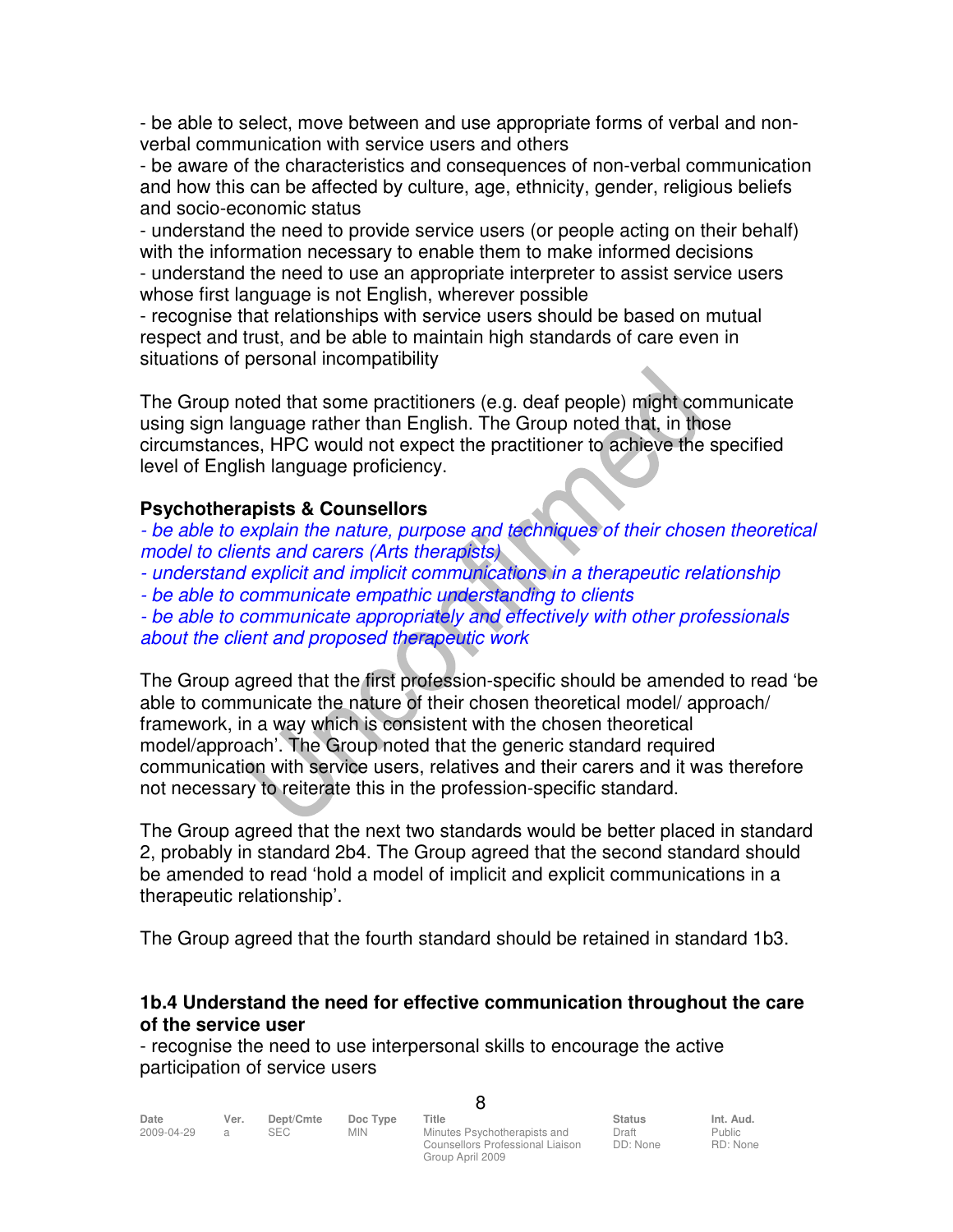#### **Psychotherapists & Counsellors**

- be able to build, maintain and end therapeutic relationships with clients

The Group made no comments on this standard.

#### **Identification and assessment of health and social care needs 2a.1 be able to gather appropriate information**

#### **2a.2 be able to select and use appropriate assessment techniques**

- be able to undertake and record a thorough, sensitive and detailed assessment, using appropriate techniques and equipment

#### **Psychotherapists & Counsellors**

- be able to devise a strategy and conduct and record the assessment process that is consistent with the theoretical framework, setting and client group

be able to observe and record clients' responses and assess the implication for diagnosis and intervention

The Group made no comments on the first profession-specific standard.

The Group noted that not all modalities used the term 'diagnosis' and therefore agreed that the second standard should be amended to read '…assess the implication for the therapeutic work'.

#### **2a.3 be able to undertake or arrange investigations as appropriate**

The Group felt that the language in this generic standard was not appropriate to psychotherapists and counsellors and felt that it should be reviewed as part of the review of the generic standards.

#### **2a.4 be able to analyse and critically evaluate the information collected Psychotherapists & Counsellors**

be able to apply a chosen theoretical model and knowledge to assess clients' suitability for therapy

The Group agreed that the standard should be amended to 'be able to apply a chosen theoretical model to assess the clients' needs' and that a second standard should be added to read 'be able to apply a chosen theoretical model to assess the clients' suitability for the therapy offered'. The Group discussed whether this standard should also require a capacity to work collaboratively. The Group noted that the draft profession-specific standards in 2b4 required collaborative working.

- be able to identify areas of potential risk for the client, such as suicide and self injury and possible danger to others

2009-04-29 a SEC MIN Minutes Psychotherapists and Counsellors Professional Liaison Group April 2009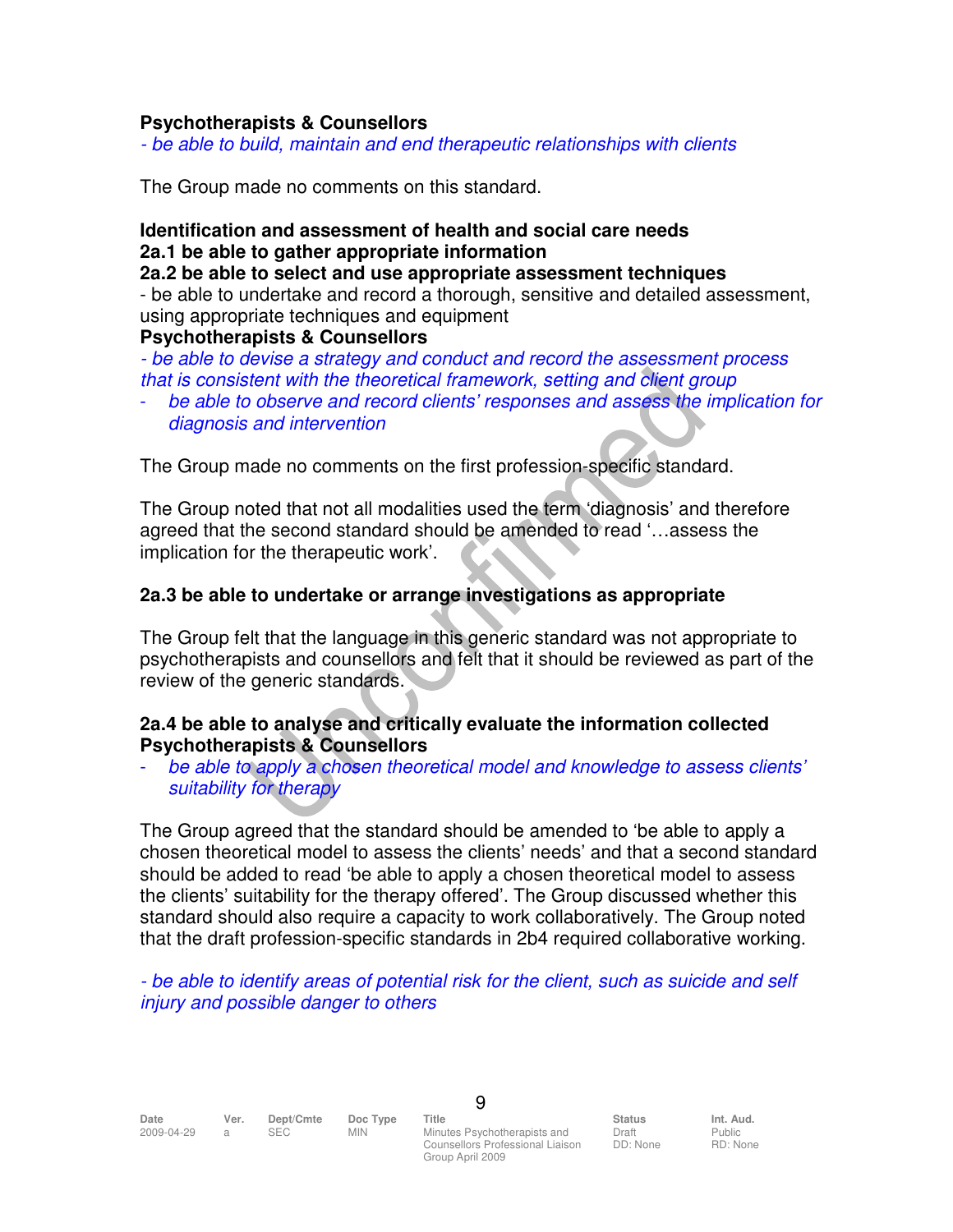The Group agreed that, in order to ensure safe practice, the standard should be amended to read 'be able to identify and respond appropriately to areas of potential risk for the client…'

## **Formulation and delivery of plans and strategies for meeting health and social care needs**

#### **2b.1 be able to use research, reasoning and problem solving skills to determine appropriate actions**

- recognise the value of research to the critical evaluation of practice

- be able to engage in evidence-based practice, evaluate practice systematically, and participate in audit procedures

- be aware of a range of research methodologies

- be able to demonstrate a logical and systematic approach to problem solving
- be able to evaluate research and other evidence to inform their own practice

- understand the relevance of different approaches to research in psychotherapy - understand and be able to critically evaluate the significance and implications of research findings in relation to assessment for therapeutic intervention

The Group felt that, while some existing training programmes would be able to deliver the profession-specific standard, there were some programmes which would not be able to meet these requirements. The Group also felt that this was a standard where it might be possible to differentiate between psychotherapists and counsellors and that this might also be possible in standard 3a.

## **2b.2 be able to draw on appropriate knowledge and skills in order to make professional judgements**

- be able to change their practice as needed to take account of new developments - be able to demonstrate a level of skill in the use of information technology appropriate to their practice

# **Psychotherapists & Counsellors**

- be able to work effectively whilst holding alternative competing explanations in mind

The Group made no comments on this standard.

Date Ver. Dept/Cmte Doc<sup>Type</sup> Title **Status Int. Aud.** 2009-04-29 a SEC MIN Minutes Psychotherapists and Counsellors Professional Liaison Group April 2009

10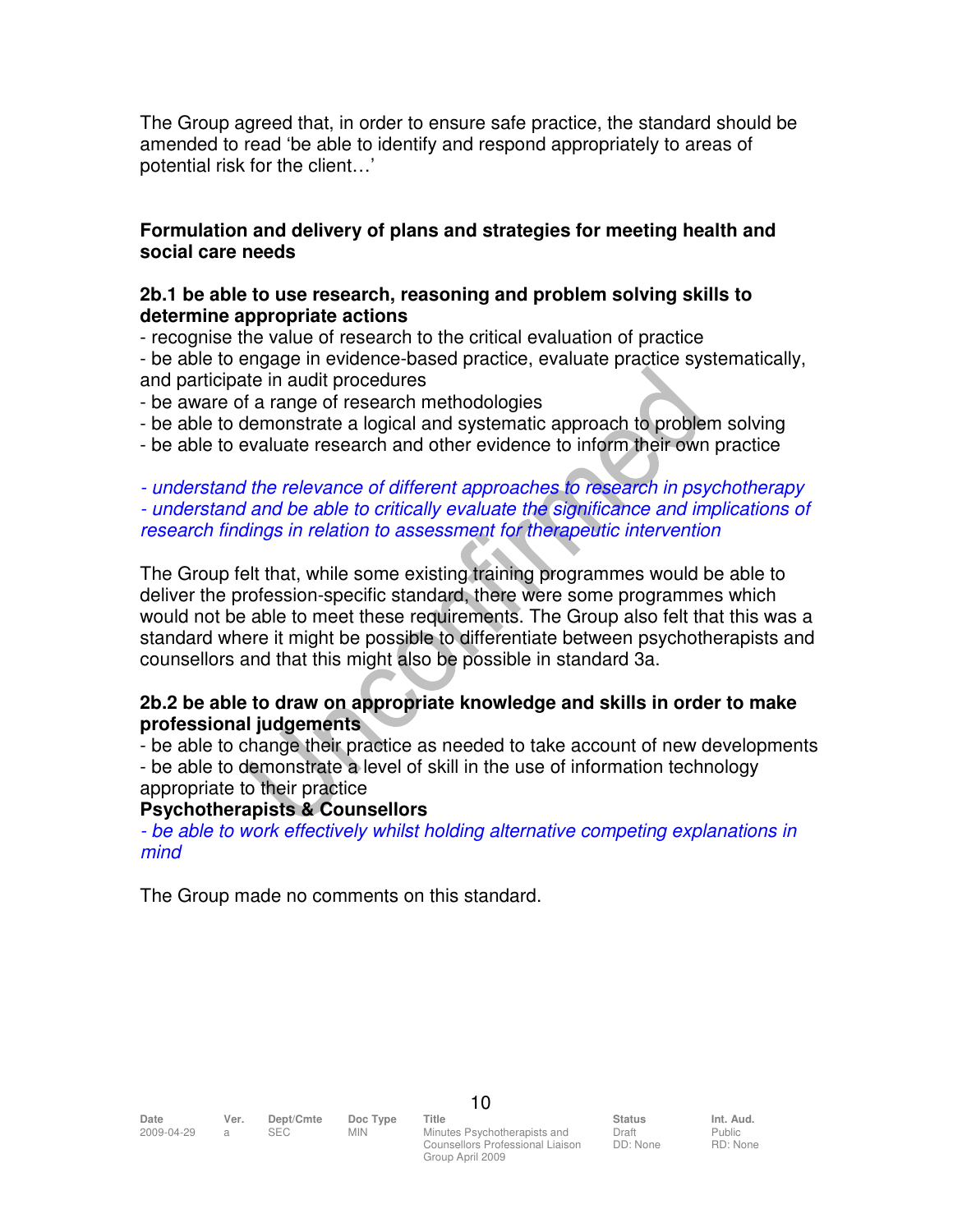## be able to recognise when further intervention is inappropriate or unlikely to be helpful

The Group agreed that this standard should be amended to read '...when further therapeutic work is inappropriate or…'

- be able to use a chosen theoretical model and knowledge to formulate and determine appropriate therapeutic processes

The Group agreed that this standard should be amended to read 'be able to use a chosen theoretical framework/approach to formulate appropriate therapeutic processes'.

## - be able to conceptualise presenting problems or situations within a coherent framework of psychological theory and evidence, incorporating interpersonal, societal, cultural and biological factors

The Group agreed that the standard should be amended to read 'be able to conceptualise presenting situation within a coherent framework…'

be able to reflect on complex and sometimes contradictory information elicited from the client in order to clearly articulate underlying psychological difficulties and their origins

The Group agreed that the standard should be amended to read 'be able to reflect on and engage with complex and sometimes contradictory information elicited from the client in order to progress/develop a working understanding of psychological difficulties and their origins'.

be able to make informed judgements on complex issues in the absence of complete information

The Group agreed that this standard should be retained as drafted.

- be able to use theoretical knowledge to develop hypotheses, generate therapeutic responses to clinical problems, and to develop new approaches where appropriate

- be able to analyse complex, incomplete and contradictory areas of clinical understanding and use this to inform therapeutic work

be able to manage complex unpredictable contextual variables that may require adaptation and innovative practice

The Group agreed that the first standard should be amended to delete the phrase '…and to develop new approaches where appropriate', as the third standard

11

| Date       | Ver. | Dept/Cmte | Doc Type   | Title                            | <b>Status</b> | Int. Aud. |
|------------|------|-----------|------------|----------------------------------|---------------|-----------|
| 2009-04-29 |      | SEC.      | <b>MIN</b> | Minutes Psychotherapists and     | Draft         | Public    |
|            |      |           |            | Counsellors Professional Liaison | DD: None      | RD: None  |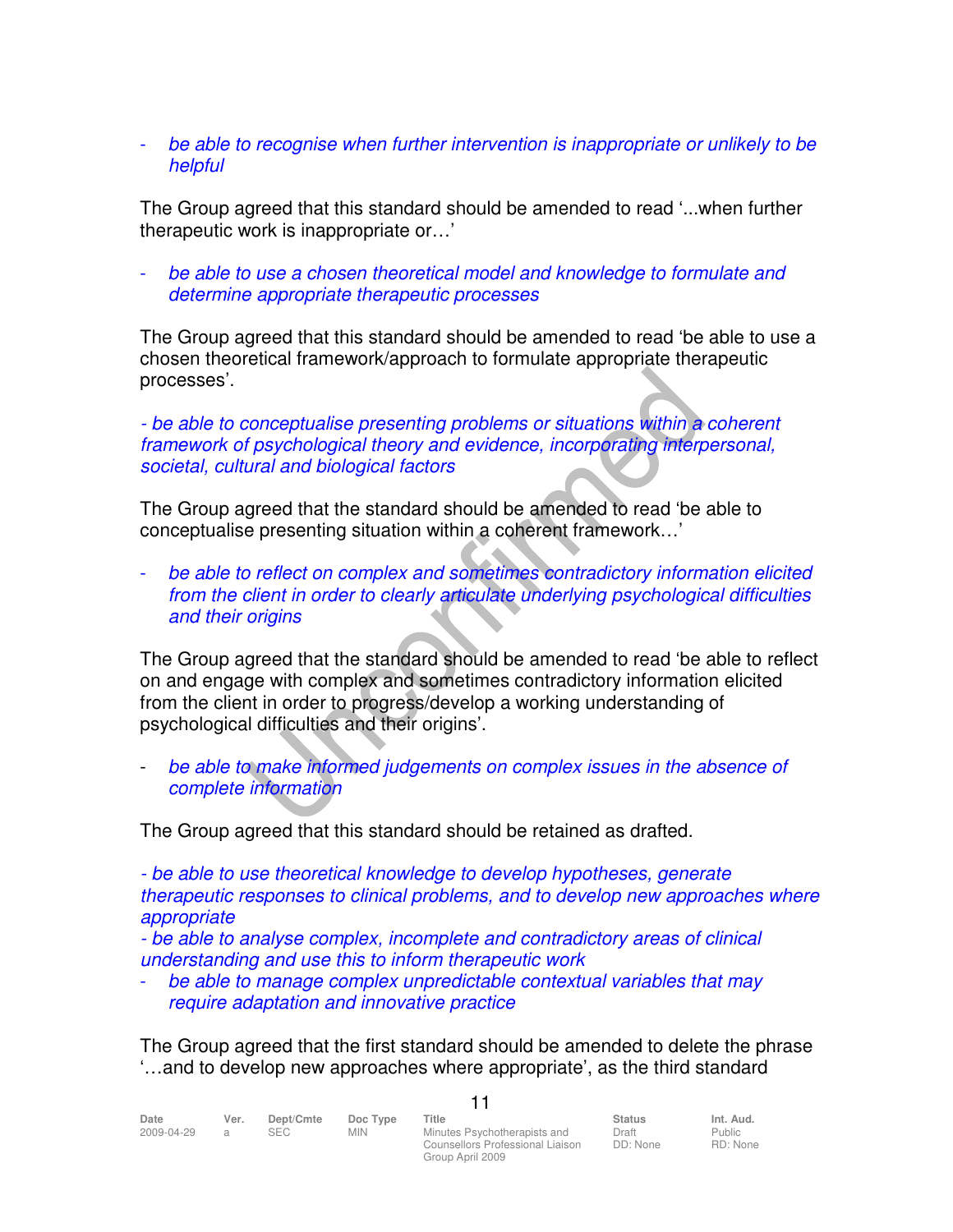required adaptation and innovative practice. The Group felt that this might be an area where it might be possible to distinguish between psychotherapists and counsellors.

## **2b.3 be able to formulate specific and appropriate management plans including the setting of timescales**

- understand the requirement to adapt practice to meet the needs of different groups distinguished by, for example, physical, psychological, environmental, cultural or socio-economic factors

- be able to use models of gendered and culturally influenced human development when considering the client's situation and understand the implication of these when developing therapeutic hypotheses and therapeutic responses

The Group agreed that it was important for a practitioner to be aware of issues around gender, sexuality, social background and class and for the practitioner to understand human development in the context of culture. The Group agreed that the wording of the standard should be amended and that members should consider possible wording by e-mail.

## **2b.4 be able to conduct appropriate diagnostic or monitoring procedures, treatment, therapy or other actions safely and skilfully**

- understand the need to maintain the safety of both service users and those involved in their care

The Group noted that the wording 'diagnostic or monitoring procedures' would not be appropriate for psychotherapists and counsellors.

# **Psychotherapists & Counsellors**

be able to establish an effective, collaborative working relationship with the client

The Group noted that the wording of the standard implied that a working relationship with the client would never be turbulent.

be able to make appropriate therapeutic interventions consistent with chosen theoretical model and knowledge

The Group agreed that the standard should be amended to read '…consistent with the chosen theoretical framework/approach'.

Counsellors Professional Liaison Group April 2009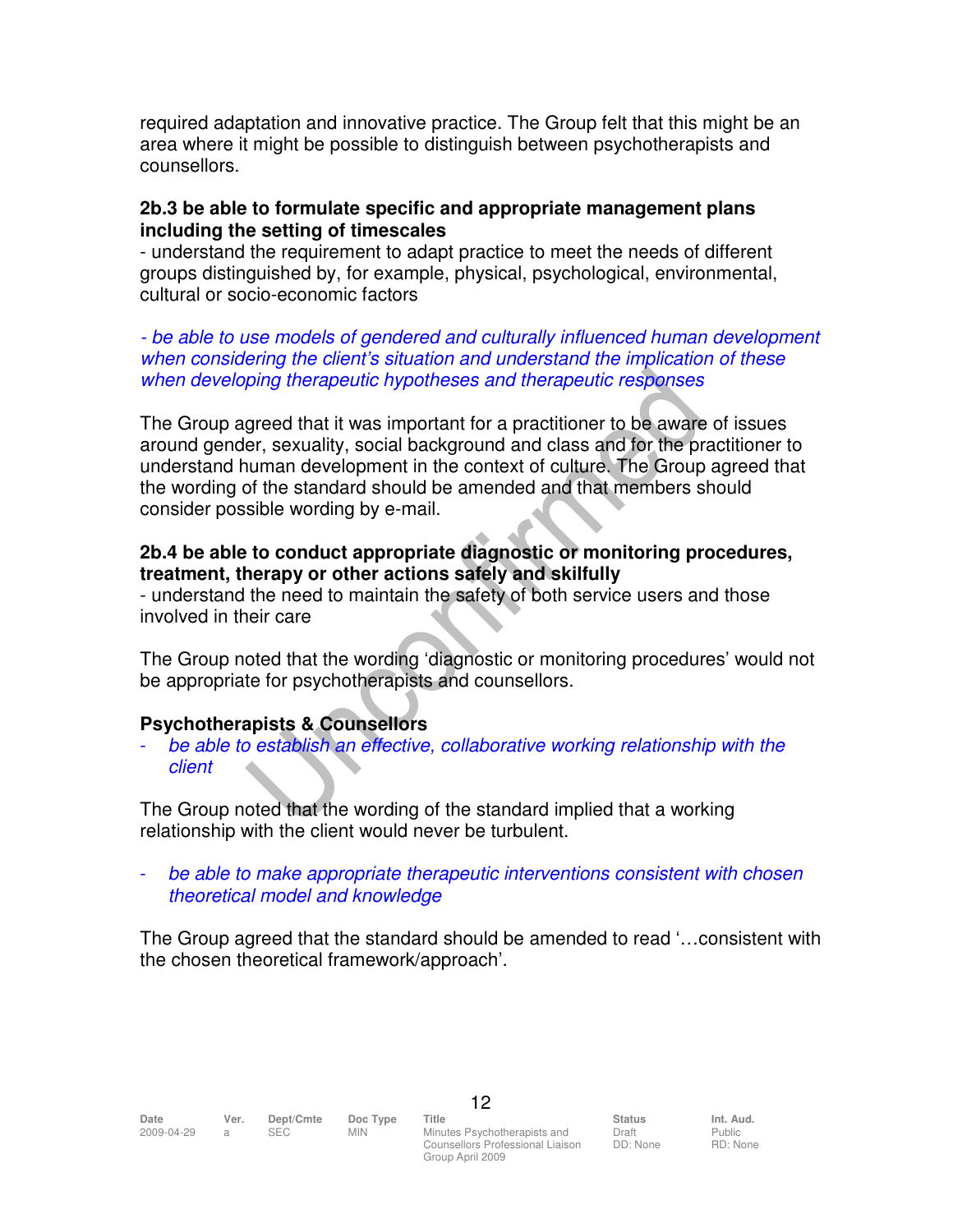## be able to facilitate client exploration of experience, meaning and selfunderstanding

The Group agreed that the standard should be amended to read '…experiences, meanings and self-understanding'.

be able to enable expression of client emotion

The Group agreed that the standard should be amended to read 'be able to enable and work with expression of client emotion'.

be able to recognise and work with life transitions and developmental crises

The Group had no comments to make on this standard.

be able to take account of the client's capacity for self-determination and ability to reflect on his / her psychological functioning

The Group agreed that this standard should be divided into two standards, one requiring that a practitioner should be able to encourage the client's capacity for self-determination; and that a practitioner should be able to encourage the client's capacity to reflect on his/her psychological functioning. The Group agreed that members of the Group could provide suitable wording by e-mail.

be able to facilitate client problem management, change, planning and decision-making

The Group felt that the wording of the standard was unclear and that the standard should also refer to an ability to develop trust between the practitioner and the client.

be able to initiate and manage first and subsequent counselling sessions by developing rapport and trust

The Group felt that this standard would be applicable to both psychotherapists and counsellors.

understand and be aware of both the explicit and implicit aspects of the counselling relationship

The Group agreed that this standard should be amended to read 'be aware, understand and work with both the explicit and implicit aspects of the counselling relationship'.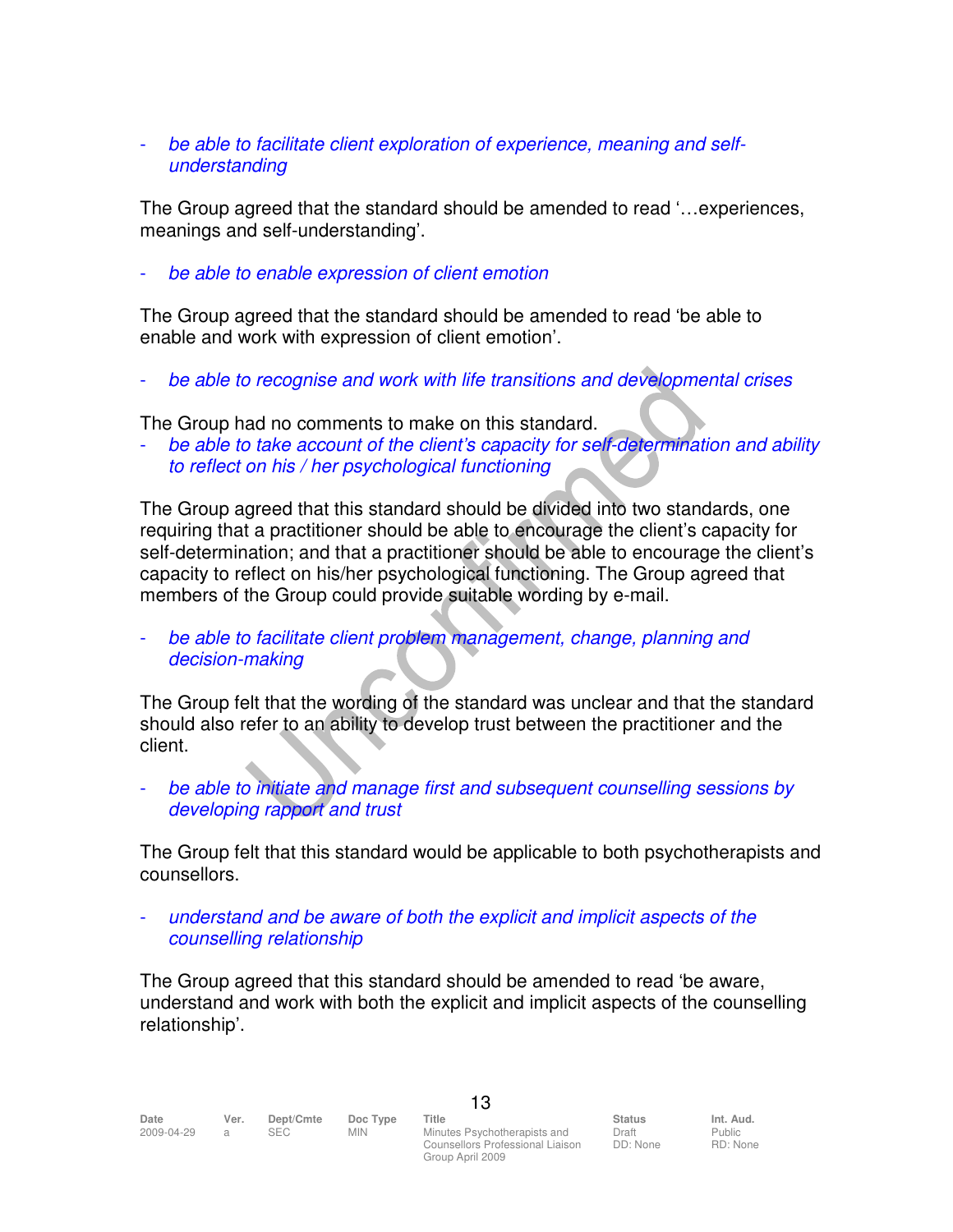# **2b.5 be able to maintain records appropriately**

- be able to keep accurate, legible records and recognise the need to handle these records and all other information in accordance with applicable legislation, protocols and guidelines

- understand the need to use only accepted terminology in making records

#### **Critical evaluation of the impact of, or response to, the registrant's actions 2c.1 be able to monitor and review the ongoing effectiveness of planned activity and modify it accordingly**

- be able to gather information, including qualitative and quantitative data, that helps to evaluate the responses of service users to their care

- be able to evaluate intervention plans using recognised outcome measures and revise the plans as necessary in conjunction with the service user

- recognise the need to monitor and evaluate the quality of practice and the value of contributing to the generation of data for quality assurance and improvement programmes

- be able to make reasoned decisions to initiate, continue, modify or cease treatment or the use of techniques or procedures, and record the decisions and reasoning appropriately

#### **Psychotherapists & Counsellors**

be able to help clients to monitor their process in therapy

The Group agreed that this standard should be amended to read 'be able to help clients to reflect on their process in therapy'.

understand the need to review the therapy with the client

The Group agreed that this standard should be amended to read 'understand the need to review and evaluate the therapeutic work with the client, consistent with your theoretical model/approach'.

be able to evaluate communication strategies and skills used with the client

The Group agreed that this standard should be amended to read 'be able to evaluate the therapeutic work in collaboration with the client, consistent with your theoretical model/approach'.

#### **2c.2 be able to audit, reflect on and review practice**

- understand the principles of quality control and quality assurance

- be aware of the role of audit and review in quality management, including quality

 $1<sub>4</sub>$ 

control, quality assurance and the use of appropriate outcome measures - be able to maintain an effective audit trail and work towards continual improvement

- participate in quality assurance programmes, where appropriate

| Date       | Ver. | Dept/Cmte | Doc Type   | Title                            | <b>Status</b> | Int. Aud. |
|------------|------|-----------|------------|----------------------------------|---------------|-----------|
| 2009-04-29 |      |           | <b>MIN</b> | Minutes Psychotherapists and     | Draft         | Public    |
|            |      |           |            | Counsellors Professional Liaison | DD: None      | RD: None  |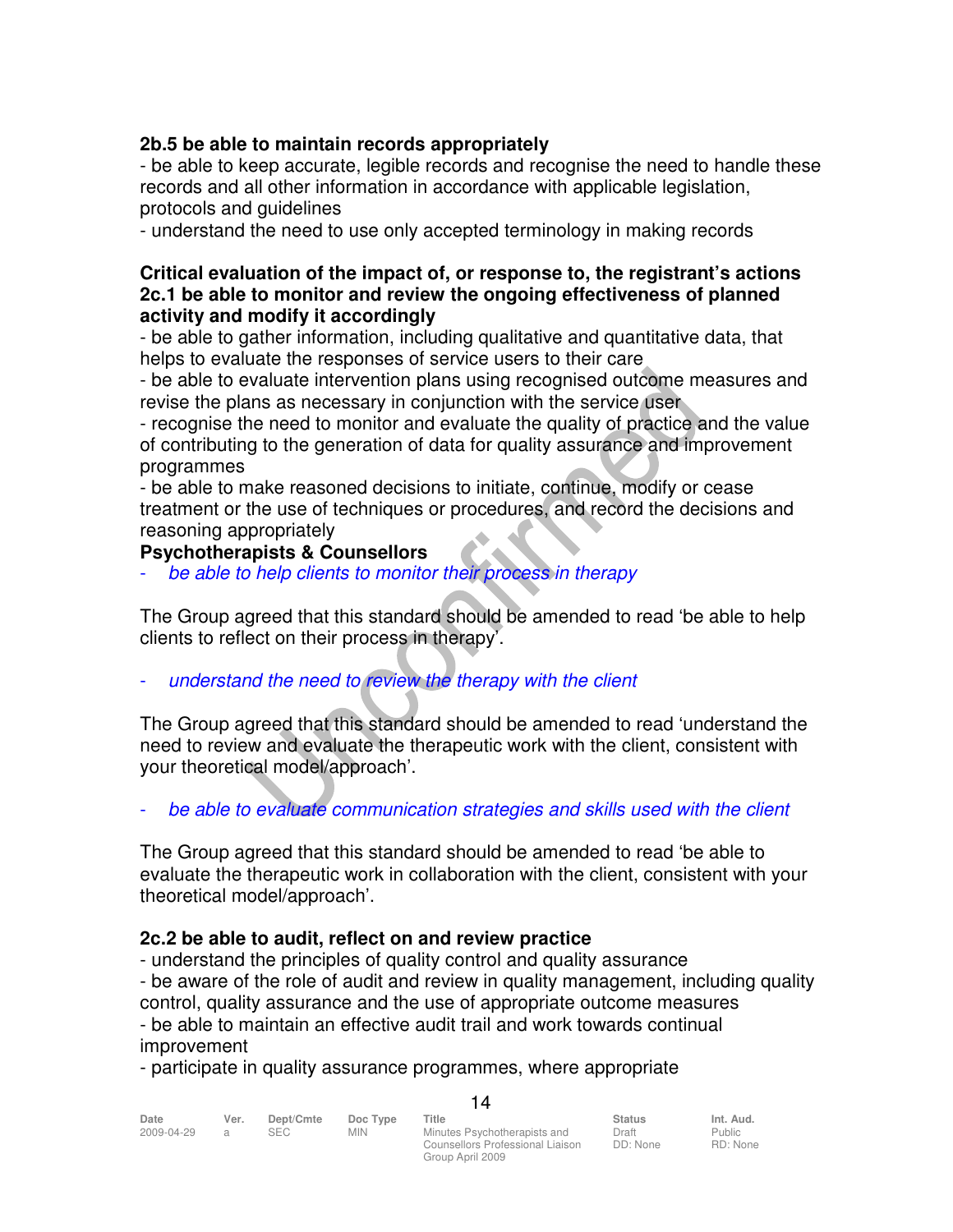- understand the value of reflection on practice and the need to record the outcome of such reflection

- recognise the value of case conferences and other methods of review **Psychotherapists & Counsellors** 

understand models of supervision and their contribution to practice

The Group agreed that this standard should be amended to read 'understand the role of supervision and the need for supervision' and that a second standard should be added to require 'be able to make use of supervision, consistent with the theoretical approach/framework'.

- be able to critically reflect on the use of self in the therapeutic process in order to improve practice

The Group agreed that this standard should be amended to also require an ability to engage effectively in supervision.

#### **Knowledge, understanding and skills 3a.1 know and understand the key concepts of the bodies of knowledge which are relevant to their profession specific practice**

- understand the structure and function of the human body, relevant to their practice, together with knowledge of health, disease, disorder and dysfunction - be aware of the principles and applications of scientific enquiry, including the evaluation of treatment efficacy and the research process

- recognise the role of other professions in health and social care
- understand the theoretical basis of, and the variety of approaches to, assessment and intervention

The Group noted that psychotherapists and counsellors might require some knowledge of the structure and function of the human body, particularly in cases of traumatic memory or post-traumatic stress. The Group noted that the generic standard required understanding which was relevant to practice.

# **Psychotherapists & Counsellors**

understand the historical development, theory and philosophy underpinning the therapeutic model or models

The Group had no comments to make on this standard.

understand the key concepts underpinning work with different groups of clients

The Group noted that not all modalities had key concepts for working with different groups of clients. The Group agreed that the standard should be amended to read 'understand the concepts underpinning work with different groups of clients, consistent with the theoretical approach/model'.

15

| Date       | Ver. | Dept/Cmte | Doc Type | Title                            | <b>Status</b> | Int. Aud. |
|------------|------|-----------|----------|----------------------------------|---------------|-----------|
| 2009-04-29 |      | SEC.      | MIN      | Minutes Psychotherapists and     | Draft         | Public    |
|            |      |           |          | Counsellors Professional Liaison | DD: None      | RD: None  |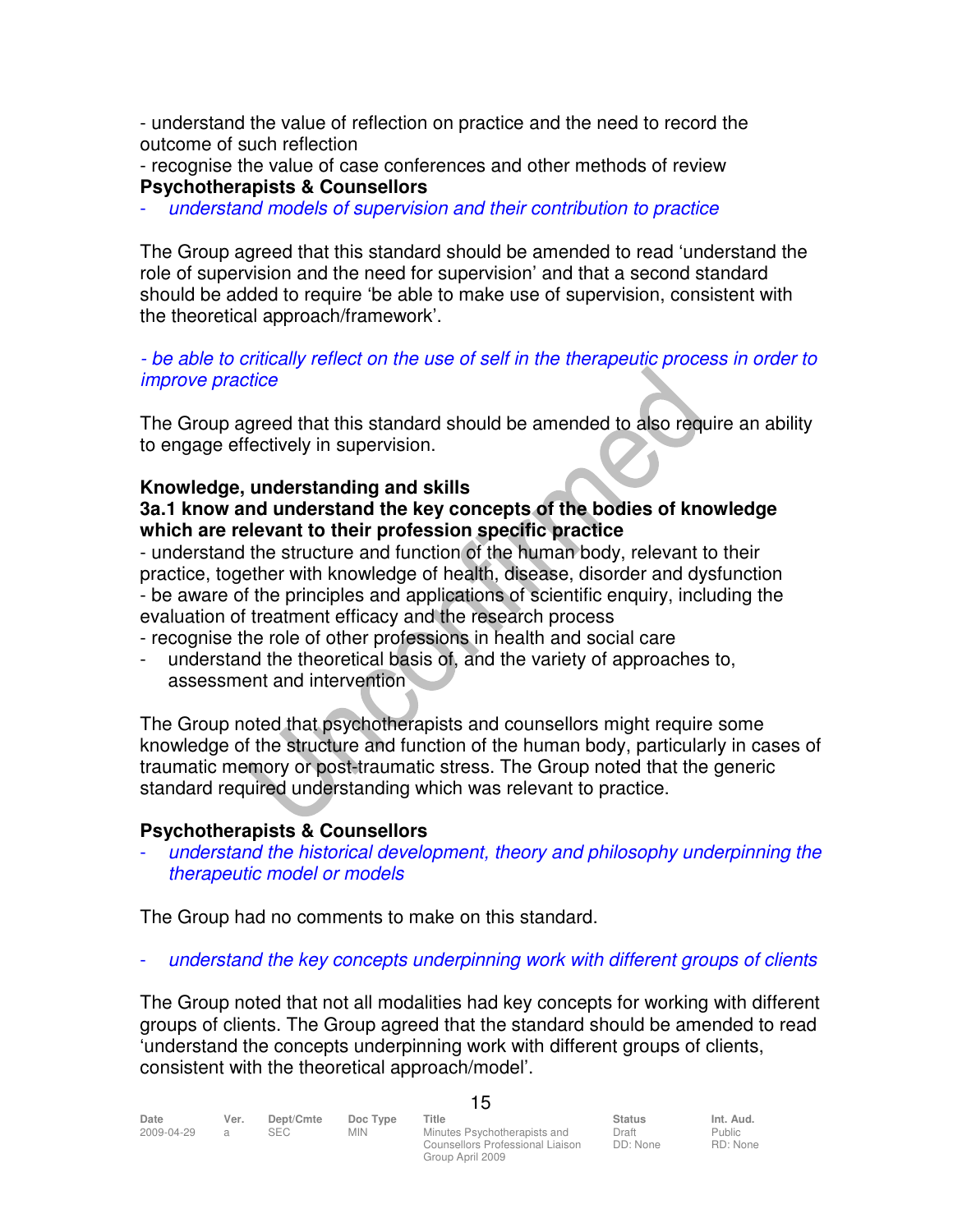## know about the key concepts of other therapeutic models, their differences and similarities

The Group agreed that it would not be appropriate to require practitioners to be aware of the differences and similarities of therapeutic models. The Group agreed that the standard should be amended to read 'know about the key concepts of other therapeutic models'.

be aware of alternative interventions

The Group agreed that the standard should be amended to read 'be aware of alternative ways of working'.

understand the importance of considering the impact upon clients of cultural, socio-political and other contexts

The Group felt that this reiterated one of the profession-specific standards in 2b2. The Group that consideration should be given to deleting the profession-specific standard in 2b2.

understand the nature of the therapeutic relationship and the need for cultural sensitivity and recognition of diversity

The Group agreed that this standard should be amended to read 'understand the importance of cultural sensitivity and recognition of diversity…'

- understand that whilst psychotherapy / counselling has a number of theoretical approaches they must adopt a coherent approach to their therapy, including the relationship between theory and practice

The Group agreed that this standard should be amended to read 'able to demonstrate the need to have a coherent approach to therapy'.

understand and be able to critically evaluate theories of lifespan development

The Group agreed that this standard should be amended to read '…lifespan development, consistent with the theoretical approach/model'.

understand and be able to critically evaluate theories of psychopathology

The Group agreed that this standard should be amended to read '…theories of psychopathology, consistent with the theoretical approach/model'.

2009-04-29 a SEC MIN Minutes Psychotherapists and Counsellors Professional Liaison Group April 2009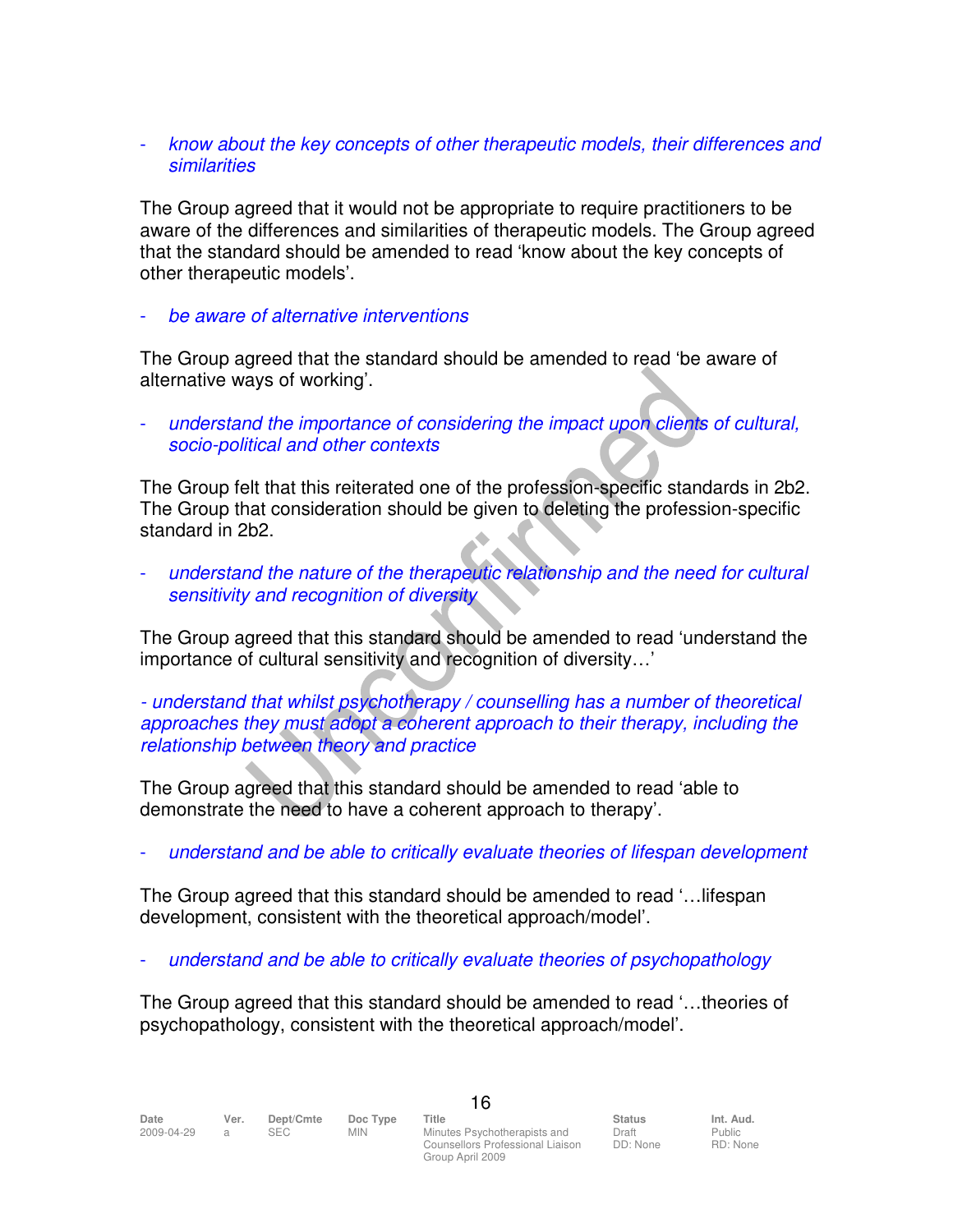- understand and be able to critically evaluate theories of therapeutic change
- understand the social conceptualisations of mental and emotional health
- understand and be able to critically evaluate theories of mind and personality
- understand studies and research findings relevant to the mode of psychotherapy, together with an awareness of related research where appropriate and be able use these to inform practice

The Group felt that further discussion might be required on the meaning of this standard, as an awareness of research was different from being able to conduct research.

- understand the relevance of studies and research findings in human development, psychopathology, sexuality, ethics and social sciences in understanding the therapeutic process and be able to engage these to achieve productive therapeutic outcomes

The Group felt that this standard might not be appropriate as a threshold requirement.

- be able to formulate a model of the person and mind

- be able to formulate a model of gendered and culturally influenced human development

- be able to formulate a model of human change and understand the ways change can be facilitated through the

process of psychotherapy

be able to recognise severe disturbance in clients

The Group agreed that three members (Ms Ballantine Dykes, Ms Murphy and Mr Cooper) should review these standards and provide suggested alternative wording to the Executive.

**3a.2 know how professional principles are expressed and translated into action through a number of different approaches to practice, and how to select or modify approaches to meet the needs of an individual, groups or communities** 

#### **3a.3 understand the need to establish and maintain a safe a practice environment**

- be aware of applicable health and safety legislation, and any relevant safety policies and procedures in force in the workplace, such as incident reporting, and be able to act in accordance with these

- be able to work safely, including being able to select appropriate hazard control and risk management, reduction or

17

Minutes Psychotherapists and Counsellors Professional Liaison DD: None Group April 2009